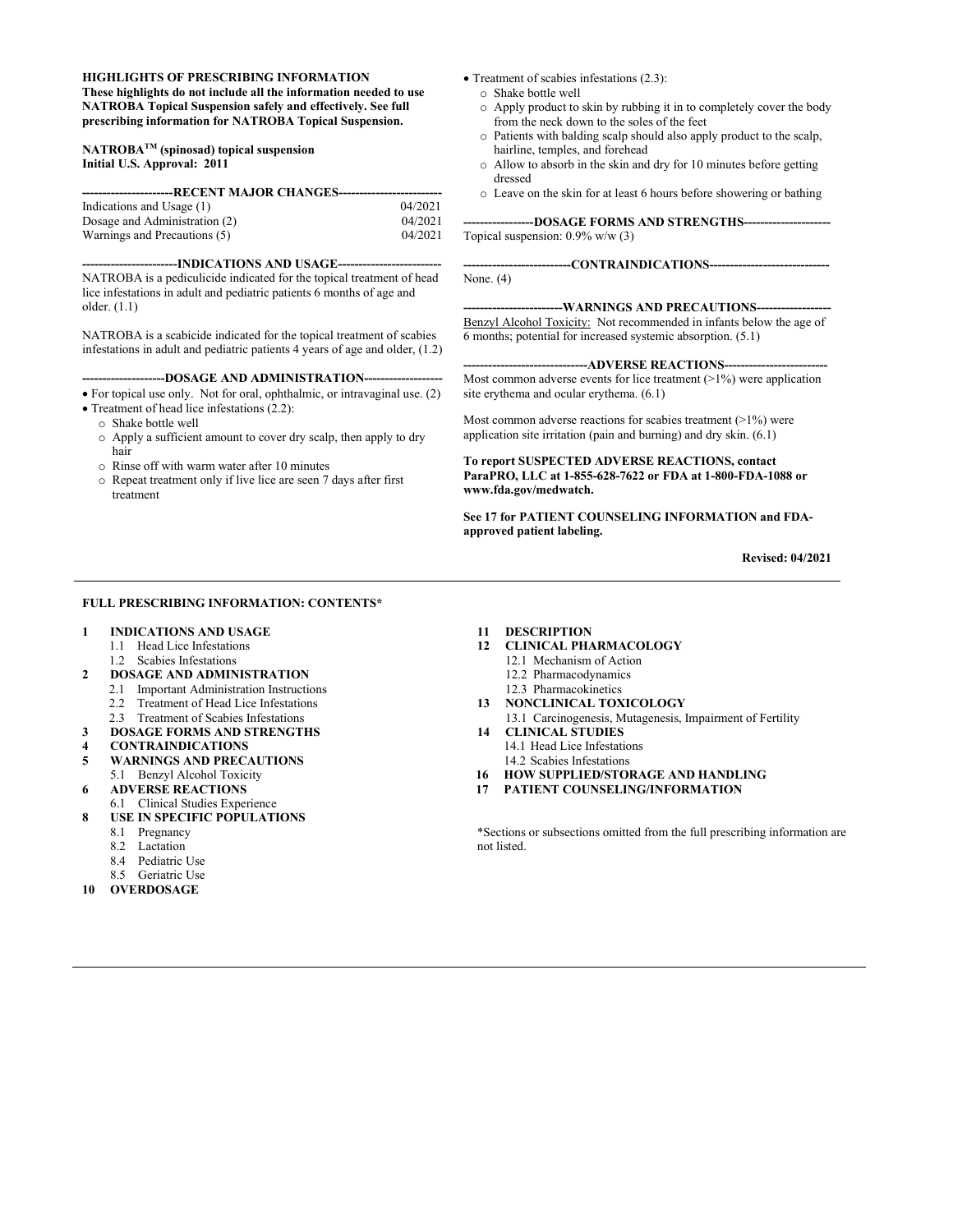# **FULL PRESCRIBING INFORMATION**

# **1 INDICATIONS AND USAGE**

## **1.1 Head Lice Infestations**

NATROBA<sup>™</sup> is indicated for the topical treatment of head lice infestations in adult and pediatric patients 6 months of age and older.

## Adjunctive Measures for Head Lice Infestations

NATROBA should be used in the context of an overall lice management program:

- Wash in hot water or dry-clean all recently worn clothing, hats, used bedding and towels.
- Wash personal care items such as combs, brushes and hair clips in hot water.
- A fine-tooth comb or special nit comb may be used to remove dead lice and nits.

# **1.2 Scabies Infestations**

NATROBA is indicated for the topical treatment of scabies infestations in adult and pediatric patients 4 years of age and older.

Adjunctive Measures for Scabies Infestations

• Wash in hot water or dry-clean any bedding, clothing and towels used by anyone having scabies.

# **2 DOSAGE AND ADMINISTRATION**

# **2.1 Important Administration Instructions**

- For topical use only. NATROBA is not for oral, ophthalmic, or intravaginal use.
- Avoid contact with eyes. If NATROBA gets in or near the eyes, rinse thoroughly with water.

### **2.2 Treatment of Head Lice Infestations**

- Shake bottle well.
- Apply a sufficient amount of NATROBA to cover dry scalp, then apply to dry hair. Depending on hair length, apply up to 120 mL (one bottle) to adequately cover scalp and hair.
- Leave on for 10 minutes, then thoroughly rinse off with warm water.
- Wash hands after use.
- If live lice are seen 7 days after the first treatment, a second treatment should be applied.
- Apply NATROBA on pediatric patient only under direct supervision of an adult *[see Warnings and Precautions (5.1)].*

# **2.3 Treatment of Scabies Infestations**

- Shake bottle well.
- Apply a sufficient amount of NATROBA to skin to completely cover the body from the neck to the toes (including the soles of the feet).
- For patients with balding scalp, also apply product to the scalp, hairline, temples, and forehead.
- Allow to absorb into the skin and dry for 10 minutes before getting dressed.
- Leave on the skin for at least 6 hours before showering or bathing.
- Apply NATROBA on pediatric patient only under direct supervision of an adult*.*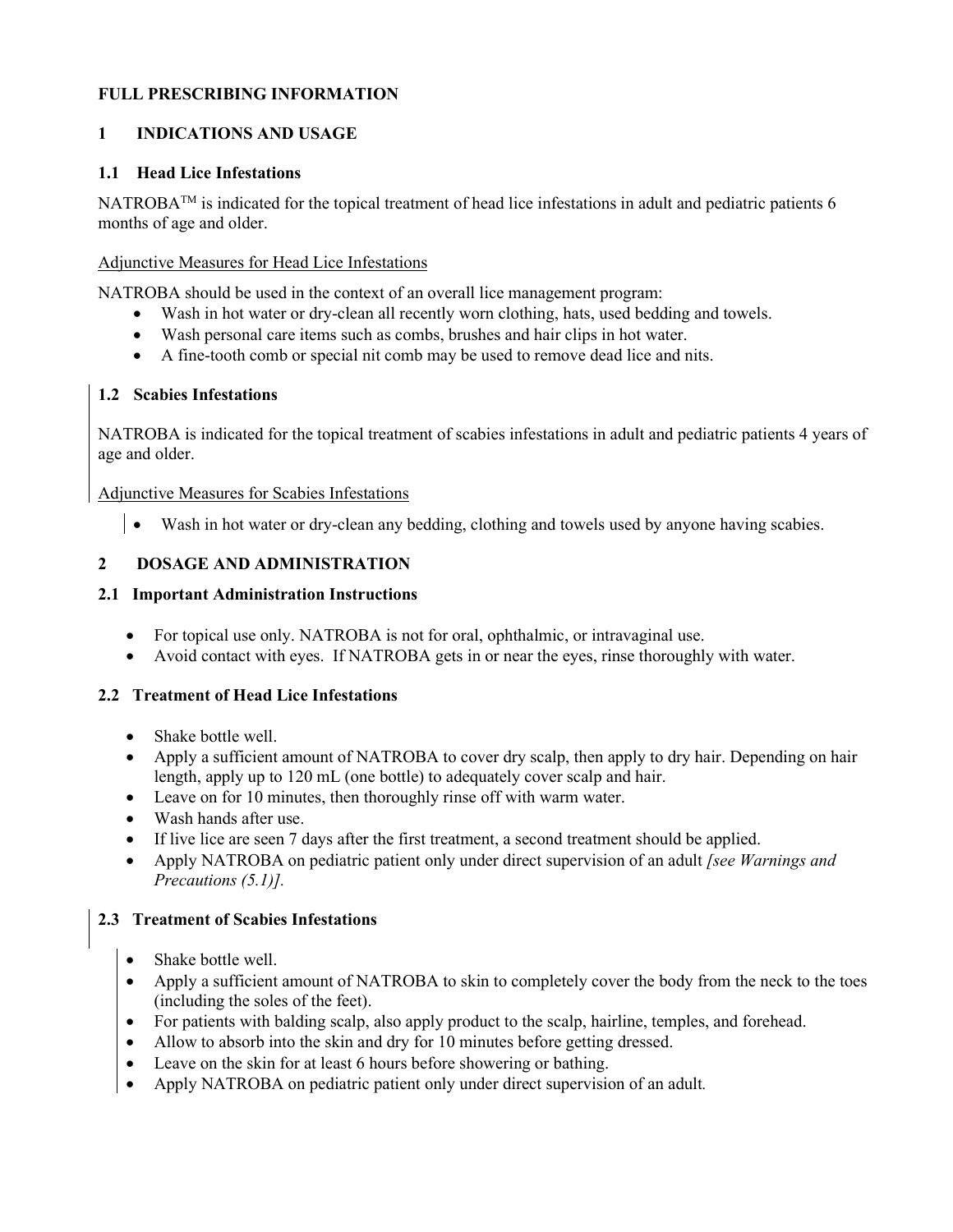# **3 DOSAGE FORMS AND STRENGTHS**

Topical suspension: 0.9% w/w; each gram contains 9 mg of spinosad in a viscous, slightly opaque (white soft particles may be visible), light orange-colored suspension in 120 mL bottles.

## **4 CONTRAINDICATIONS**

None.

# **5 WARNINGS AND PRECAUTIONS**

### **5.1 Benzyl Alcohol Toxicity**

NATROBA contains benzyl alcohol and is not approved for use in neonates and infants below the age of 6 months. Systemic exposure to benzyl alcohol has been associated with serious adverse reactions and death in neonates and low birth-weight infants when administered intravenously *[See Use in Specific Populations (8.4)]*.

### **6 ADVERSE REACTIONS**

### **6.1 Clinical Studies Experience**

Because clinical studies are conducted under widely varying conditions, adverse reaction rates observed in the clinical studies of a drug cannot be directly compared to rates in the clinical studies of another drug and may not reflect the rates observed in clinical practice.

### Head Lice Infestations

NATROBA was studied in two randomized, active-controlled trials (N=552) in subjects with head lice; Table 1 presents selected adverse events, regardless of relationship to NATROBA, that occurred in at least 1% of subjects.

| Table 1. Sciected Adverse Events Occurring in at least 170 or Subjects with fread Lite finestation |                   |                          |  |
|----------------------------------------------------------------------------------------------------|-------------------|--------------------------|--|
| Signs                                                                                              | Natroba $(N=552)$ | Permethrin $1\%$ (N=457) |  |
| Application site erythema                                                                          | 7(3%)             | 31(7%)                   |  |
| Ocular erythema                                                                                    | 2(2%)             | 15(3%)                   |  |
| Application site irritation                                                                        | 5(1%)             | $(2\%)$                  |  |

# **Table 1: Selected Adverse Events Occurring in at least 1% of Subjects with Head Lice Infestation**

Other less common reactions (less than 1% but more than 0.1%) were application site dryness, application site exfoliation, alopecia, and dry skin.

### Scabies Infestations

NATROBA was studied in three randomized, double-blind, vehicle-controlled trials (Trial 1, Trial 2, and Trial 3) in 592 subjects with scabies infestation, of which 165 were ages 4-17 and 427 were adults. Subjects received a single application of NATROBA to the skin from the neck to the soles of the feet, which was washed off after a minimum of 6 hours. Table 2 presents adverse reactions related to NATROBA treatment that occurred in at least 1% of subjects.

### **Table 2: Adverse Reactions Occurring in at least 1% of Subjects with Scabies Infestation (Trials 1, 2 and 3)**

| Signs                        | Natroba $(N=322)$ | Vehicle $(N=270)$ |
|------------------------------|-------------------|-------------------|
| Application site irritation* | (3%)              | $(0\%)$           |
| Dry skin                     | (2%               | $(0\%)$           |

\*Application site irritation also includes application site pain and burning sensation.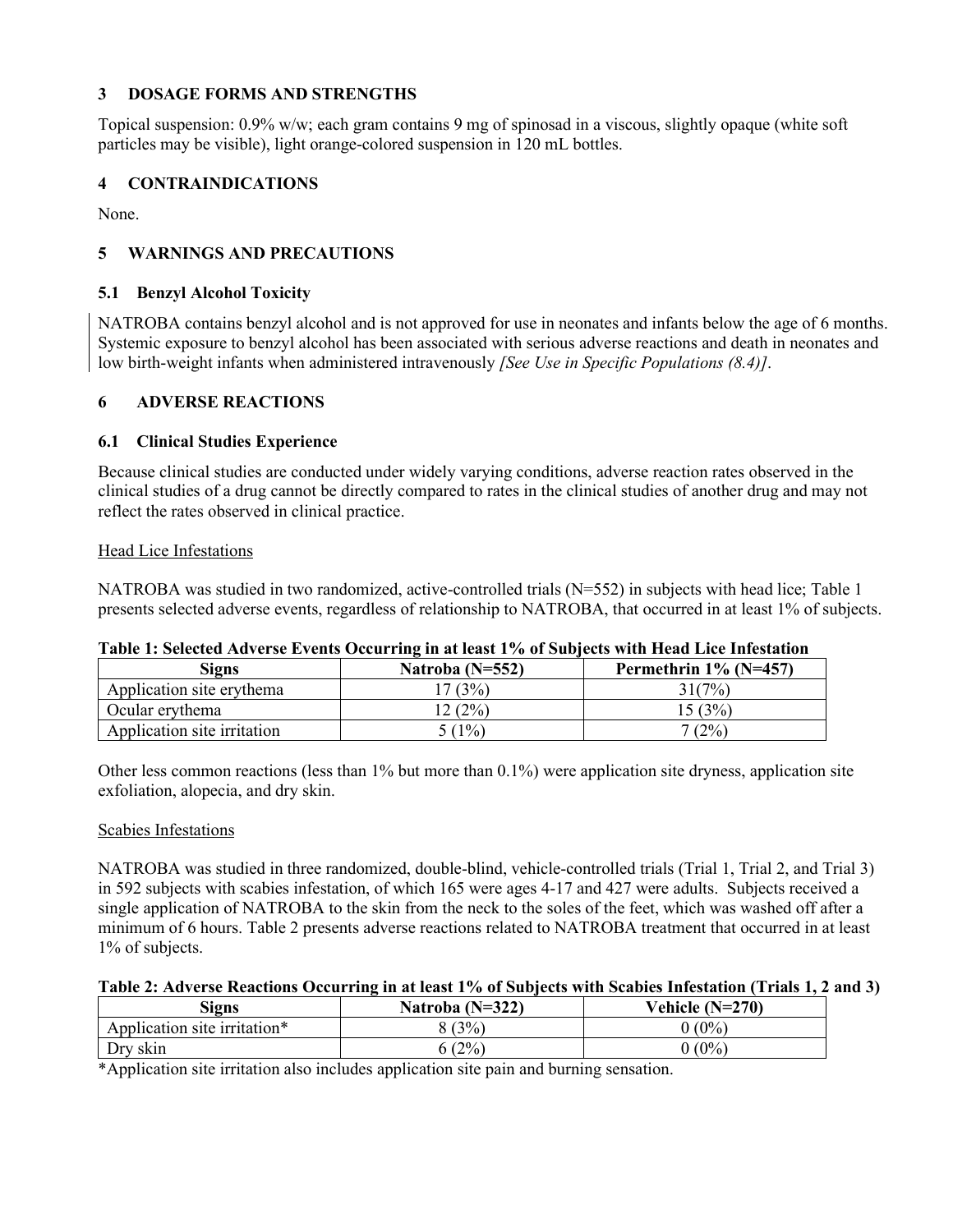# **8 USE IN SPECIFIC POPULATIONS**

# **8.1 Pregnancy**

# Risk Summary

Spinosad, the active ingredient in NATROBA, is not absorbed systemically following topical application, and maternal use is not expected to result in fetal exposure to the drug. NATROBA contains benzyl alcohol. Topical benzyl alcohol is unlikely to be absorbed through the skin in clinically relevant amounts; therefore, maternal use is not expected to result in fetal exposure to the drug [*see Clinical Pharmacology (12.3)*].

In animal reproduction studies, no adverse embryofetal effects were seen at oral doses of spinosad up to 200 mg/kg/day in pregnant rats or 50 mg/kg/day in pregnant rabbits administered during the period of organogenesis (*see Data*). The available data do not allow the calculation of relevant comparisons between the systemic exposure of spinosad in animal studies to the systemic exposure that would be expected in humans after topical use of NATROBA.

The background risk of major birth defects and miscarriage for the indicated population is unknown. All pregnancies have a background risk for birth defect, loss, or other adverse outcomes. In the U.S. general population, the estimated background risk of major birth defects and miscarriage in clinically recognized pregnancies is 2 to 4% and 15 to 20%, respectively.

# Data

# *Animal Data*

Systemic embryofetal development studies were conducted in rats and rabbits. Oral doses of 10, 50 and 200 mg/kg/day spinosad were administered during the period of organogenesis (gestational days  $6 - 15$ ) to pregnant female rats. No adverse embryofetal effects were noted at any dose. Maternal toxicity occurred at 200 mg/kg/day. Oral doses of 2.5, 10, and 50 mg/kg/day spinosad were administered during the period of organogenesis (gestational days  $7 - 19$ ) to pregnant female rabbits. No adverse embry of etal effects were noted at any dose. Maternal toxicity occurred at 50 mg/kg/day.

A two-generation dietary reproduction study was conducted in rats. Oral doses of 3, 10, and 100 mg/kg/day spinosad were administered to male and female rats from 10-12 weeks prior to mating and throughout mating, parturition, and lactation. No reproductive/developmental toxicity was noted at doses up to 10 mg/kg/day. In the presence of maternal toxicity, increased dystocia in parturition, decreased gestation survival, decreased litter size, decreased pup body weight, and decreased neonatal survival occurred at a dose of 100 mg/kg/day.

# **8.2 Lactation**

# Risk Summary

Spinosad, the active ingredient in NATROBA, is not systemically absorbed by the mother following topical application. Therefore, breastfeeding is not expected to result in the exposure of the child to spinosad *[see Clinical Pharmacology (12.3)]*. Advise breastfeeding women to remove NATROBA from the breast with soap and water before breastfeeding to avoid direct infant exposure to NATROBA.

NATROBA contains benzyl alcohol. Topical benzyl alcohol is unlikely to be absorbed through the skin of breastfeeding women in clinically relevant amounts; therefore, breastfeeding is not expected to result in exposure of the infant to NATROBA [*see Clinical Pharmacology (12.3)*]. The developmental and health benefits of breastfeeding should be considered along with the mother's clinical need for NATROBA and any potential adverse effects on the breastfed child from NATROBA, or from the underlying maternal condition.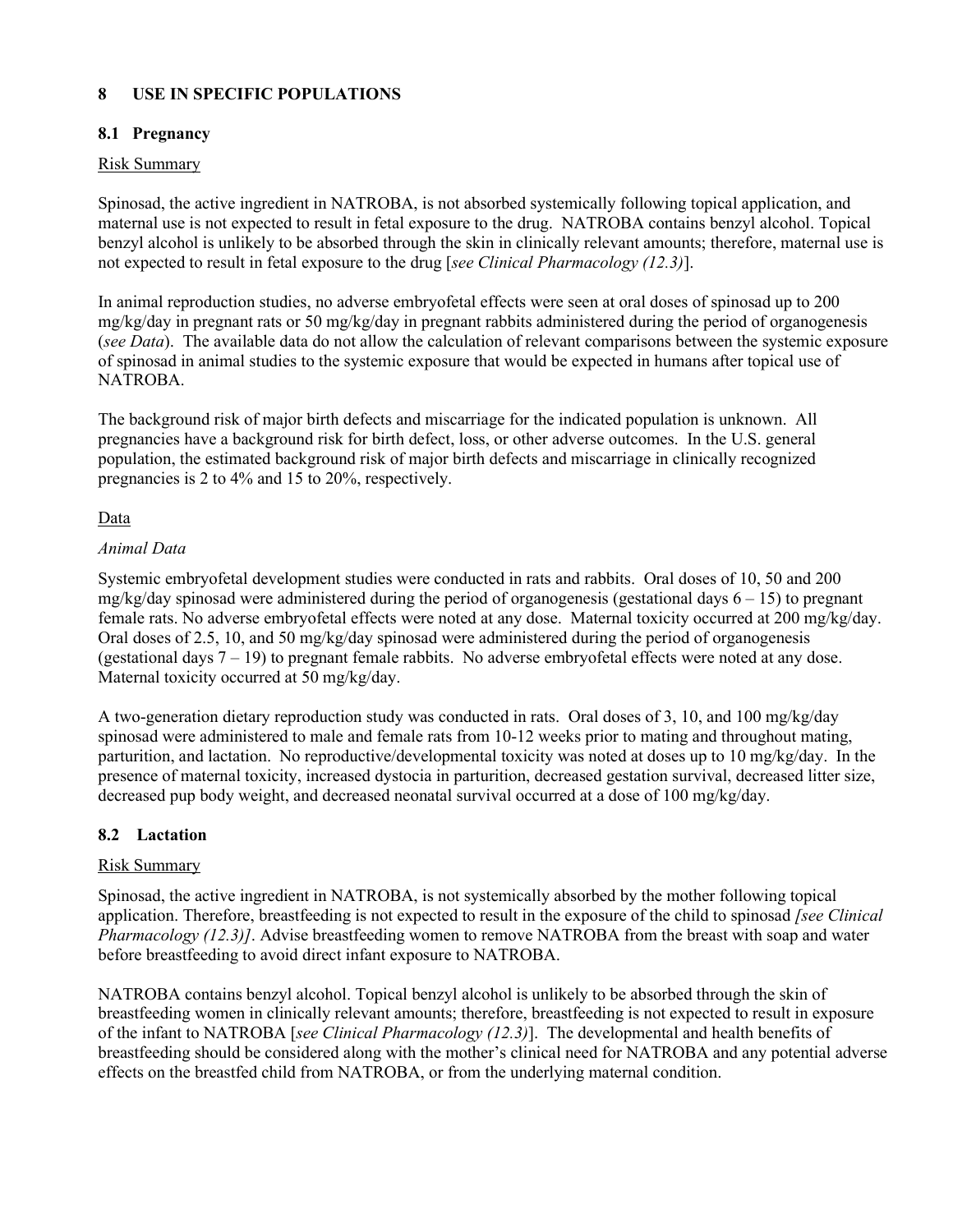# **8.4 Pediatric Use**

# Head Lice Infestation

The safety and effectiveness of NATROBA for the topical treatment of head lice infestation have been established in pediatric patients 6 months of age and older *[see Clinical Pharmacology (12.3) and Clinical Studies (14)]*.

NATROBA is not recommended in pediatric patients below the age of 6 months because of the potential for increased systemic absorption due to a high ratio of skin surface area to body mass and the potential for an immature skin barrier.

NATROBA contains benzyl alcohol. Intravenous administration of benzyl alcohol has been associated with serious adverse reactions and death in neonates and low birth-weight infants. The "gasping syndrome" (characterized by central nervous system depression, metabolic acidosis, gasping respirations, and high levels of benzyl alcohol and its metabolites found in the blood and urine) has been associated with benzyl alcohol dosages >99 mg/kg/day in neonates and low-birthweight infants when administered intravenously. Additional symptoms may include gradual neurological deterioration, seizures, intracranial hemorrhage, hematologic abnormalities, skin breakdown, hepatic and renal failure, hypotension, bradycardia, and cardiovascular collapse.

The minimum amount of benzyl alcohol at which toxicity may occur is not known. Premature and low-birthweight infants, as well as patients receiving high dosages of benzyl alcohol, may be more likely to develop toxicity *[see Warning and Precautions (5.1)]*.

# Scabies Infestation

The safety and effectiveness of NATROBA for the topical treatment of scabies infestation have been established in pediatric patients 4 years of age and older. Use of NATROBA in this age group is supported by Trial 1 and Trial 2 which included 165 pediatric subjects ages 4 to 17 years old with scabies infestation. The safety and efficacy were generally consistent between pediatric and adult patients. *[see Clinical Pharmacology (12.3) and Clinical Studies (14)]*.

The safety and effectiveness of NATROBA have not been established in pediatric patients less than 4 years of age with scabies infestation.

# **8.5 Geriatric Use**

Clinical studies of NATROBA did not include sufficient numbers of subjects aged 65 and over to determine whether they respond differently from younger subjects. Other reported clinical experience has not identified differences in responses between the elderly and younger patients.

# **10 OVERDOSAGE**

No specific antidotes for spinosad overdosage are known. If oral ingestion occurs, contact Poison Control (1-800- 222-1222) for latest recommendations and seek medical attention immediately.

# **11 DESCRIPTION**

NATROBA (spinosad) is a slightly opaque, light orange-colored, viscous topical suspension.

NATROBA is a pediculicide and scabicide. Spinosad, the active ingredient, is derived from the fermentation of a soil actinomycete bacterium, *Saccharopolyspora spinosa*.

Spinosad is a mixture of spinosyn A and spinosyn D in a ratio of approximately 5 to 1 (spinosyn A to spinosyn D).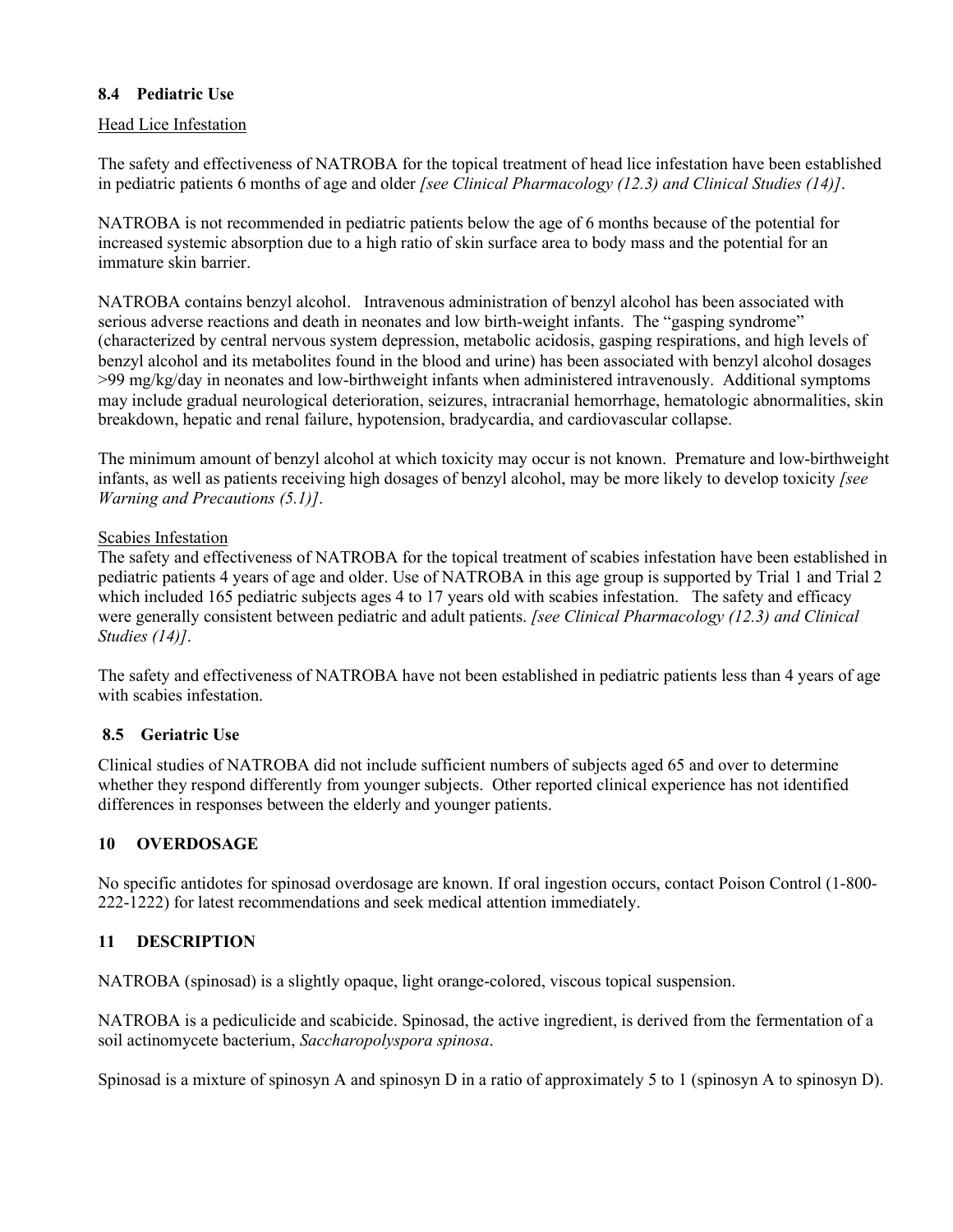**Spinosyn A:** The chemical name is: 1*H*-as-Indaceno[3,2-d]oxacyclododecin-7,a5-dione, 2-[(6-deoxy-2,3,4-tri-Omethyl-alpha-L-mannopyranosyl)oxy]-13-[[2R,5S,6R)-5-(dimethylamino) tetrahydro-6-methyl-2*H*-pyran-2 yl]oxy]-9-ethyl-2,3,3a,5a,5b,6,9,10,11,12,13,14,16a,16b-tetradecahydro-14-methyl-, (2R,3aS,5aR,5bS,9S,13S,14R,16aS,16bR)-

**Spinosyn D:** The chemical name is: 1*H*-as-Indaceno[3,2-d]oxacyclododecin-7,15-dione, 2-[(6-deoxy-2,3,4-tri-Omethyl-alpha-L-mannopyranosyl)oxy]-13-[[2R,5S,6R)-5-(dimethylamino) tetrahydro-6-methyl-2*H*-pyran-2 yl]oxy]-9-ethyl-2,3,3a,5a,5b,6,9,10,11,12,13,14,16a,16b-tetradecahydro-4,14-dimethyl-, (2S,3aSR,5aS,5bS,9S,13S,14R,16aS,16bS)-



NATROBA contains 9 mg spinosad per gram in a vehicle consisting of Benzyl Alcohol, Butylated Hydroxytoluene, Ceteareth-20, Cetearyl Alcohol, FD&C Yellow #6, Hexylene Glycol, Hydroxyethyl Cellulose, Isopropyl Alcohol, Propylene Glycol, Stearalkonium Chloride, Water, Hydrochloric acid (HCl) as pH adjuster.

# **12 CLINICAL PHARMACOLOGY**

### **12.1 Mechanism of Action**

Spinosad causes neuronal excitation in insects. After periods of hyperexcitation, lice and mites become paralyzed and die.

### **12.2 Pharmacodynamics**

The pharmacodynamics of NATROBA has not been studied.

### **12.3 Pharmacokinetics**

### Head Lice Infestations

An open-label, single-center trial was conducted over a period of seven days to determine the pharmacokinetic profile of spinosad 1.8% in pediatric subjects with head lice infestation. Fourteen (14) subjects,  $4-15$  years of age, with head lice were enrolled into the trial. All subjects applied a single topical (scalp) treatment of spinosad 1.8% for 10 minutes, after which the test article was washed off, and subjects underwent plasma sampling. Results demonstrated that spinosad was below the limit of quantitation (3 ng/mL) in all samples. Plasma concentration of benzyl alcohol was not determined in these subjects.

An open-label, two-center trial was conducted over a period of 23 days to determine the pharmacokinetic profile of spinosad 0.9% and the ingredient benzyl alcohol in pediatric subjects with a head lice infestation. Twenty-six (26) subjects between 6 months to 4 years of age were enrolled into the study per protocol. All subjects applied a single topical (scalp) treatment of spinosad 0.9% for 10 minutes, after which the test article was washed off, and subjects underwent plasma sampling over a 12 hour period. Plasma spinosad concentrations were below the limit of quantitation (3 ng/mL) in all samples.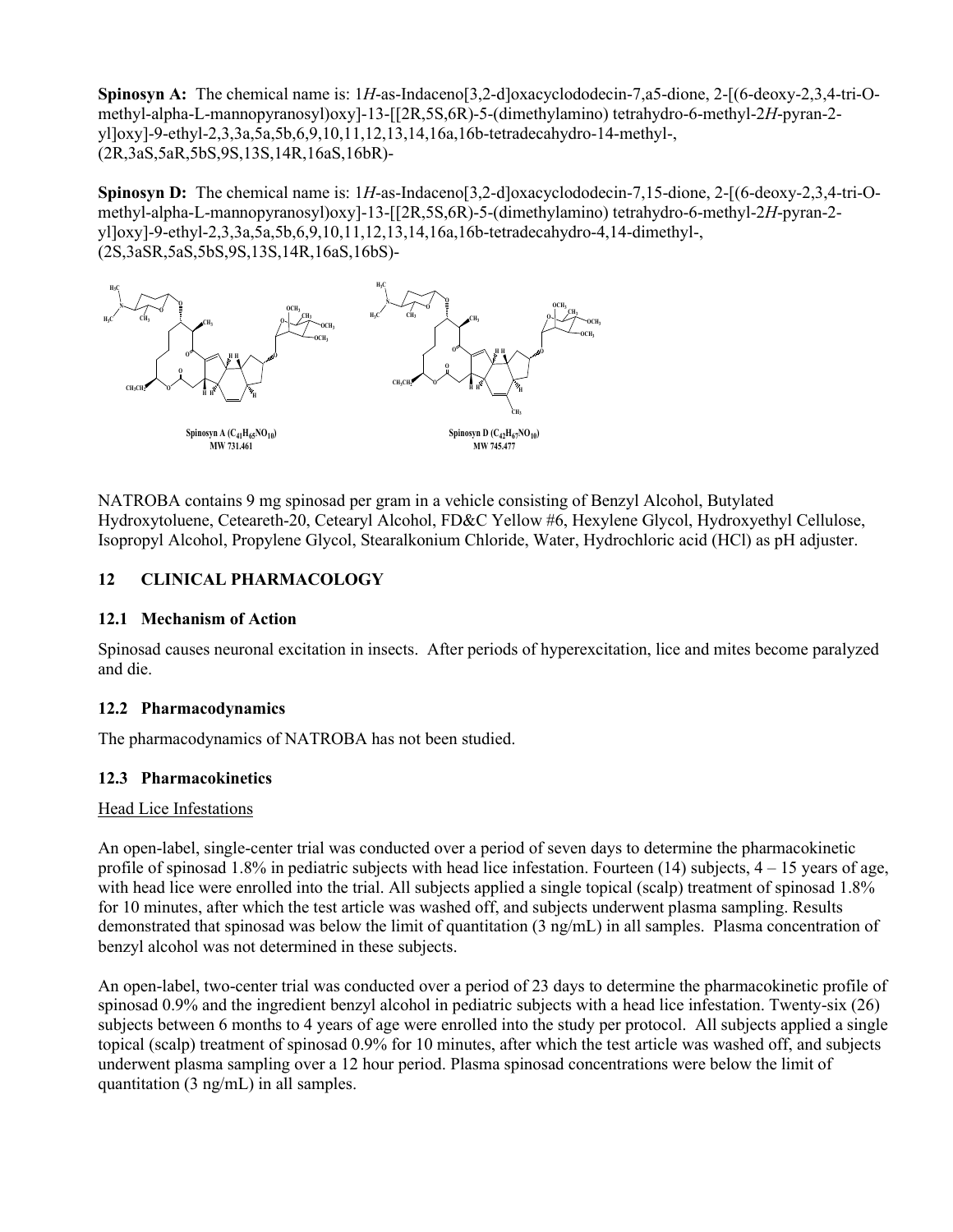Benzyl alcohol was quantifiable (above 1  $\mu$ g/mL) in a total of 8 plasma samples in 6 out of 26 subjects (25%): four out of 12 subjects in the 6 months to <2 years age group and two out of 14 subjects in the 2 to 4 years age group. The highest observed concentration was 2.37  $\mu$ g/mL. Benzyl alcohol concentrations at 12 hours post-treatment were below limit of quantification (1 µg/mL) for all subjects.

# Scabies Infestations

An open-label multi-center trial was conducted to determine the pharmacokinetic profile of spinosad 0.9% and the ingredient benzyl alcohol in pediatric subjects with scabies infestation. The PK bioavailability study was completed in 19 pediatrics subjects 5 to 16 years of age. All subjects applied a single topical body treatment of spinosad 0.9% from the neck down to the soles of the feet and allowed treatment to remain on the body for a minimum of 6 hours after which the test article was washed off. Subjects underwent plasma sampling over a 12 hour period after treatment. Plasma spinosad concentrations were below the limit of quantification (3 ng/mL) in all samples.

Benzyl alcohol was quantifiable (above 1  $\mu$ g/mL) in a total of 9 plasma samples in 6 out of 19 subjects (32%): in 3 out of 10 subjects in the 5 to 9 year age group and in 3 out of 9 subjects in the 10 to 16 years age group. The highest observed concentration was 3.94  $\mu$ g/mL at 0.5 hours post-treatment but was below limit of quantification at 1 hour post-treatment for one subject in the 10 to 16 years age group. There were two subjects with a benzyl alcohol concentration at 3 hours post-treatment with the highest value of  $3.53 \mu g/mL$  for one subject in the 5 to 9 years age group. Plasma concentrations were below limit of quantification  $(1 \mu g/mL)$  at 3 hours for all other subjects; no subject had measurable concentrations at the 6 and12 hour time points. The mean (SD) Cmax, Tmax, and AUC0-12h values for benzyl alcohol were 2.737 (1.107)  $\mu$ g/mL, 1.42 (1.242) hours, and 19.240  $\mu$ g•h/mL, respectively.

# **13 NONCLINICAL TOXICOLOGY**

# **13.1 Carcinogenesis, Mutagenesis, Impairment of Fertility**

In an oral (diet) mouse carcinogenicity study, spinosad was administered to CD-1 mice at doses of 0.0025, 0.008, and 0.036% in the diet (approximately 3.4, 11.4, and 50.9 mg/kg/day for males and 4.2, 13.8, and 67.0 mg/kg/day for females) for 18 months. No treatment-related tumors were noted in the mouse carcinogenicity study up to the highest doses evaluated in this study of 50.9 mg/kg/day in male mice and 13.8 mg/kg/day in female mice. Female mice treated with a dose of 67.0 mg/kg/day were not evaluated in this study due to high mortality.

In an oral (diet) rat carcinogenicity study, spinosad was administered to Fischer 344 rats at doses of 0.005, 0.02, 0.05, and 0.1% in the diet (approximately 2.4, 9.5, 24.1 and 49.4 mg/kg/day for males and 3.0, 12.0, 30.1 and 62.8 mg/kg/day for females) for 24 months. No treatment-related tumors were noted in the rat carcinogenicity study in male or female rats up to the highest doses evaluated in this study of 24.1 mg/kg/day in male rats and 30.1 mg/kg/day in female rats. Rats in the highest dose group in this study were not evaluated due to high mortality.

Spinosad demonstrated no evidence of mutagenic or clastogenic potential based on the results of four in vitro genotoxicity tests (Ames assay, mouse lymphoma L5178Y assay, Chinese hamster ovary cell chromosome aberration assay, and rat hepatocyte unscheduled DNA synthesis assay) and one in vivo genotoxicity test (mouse bone marrow micronucleus assay).

Oral administration of spinosad (in diet) to rats, throughout mating, gestation, parturition and lactation, demonstrated no effects on growth, fertility or reproduction, at doses up to 10 mg/kg/day *[see Use In Specific Populations (8.1)]*.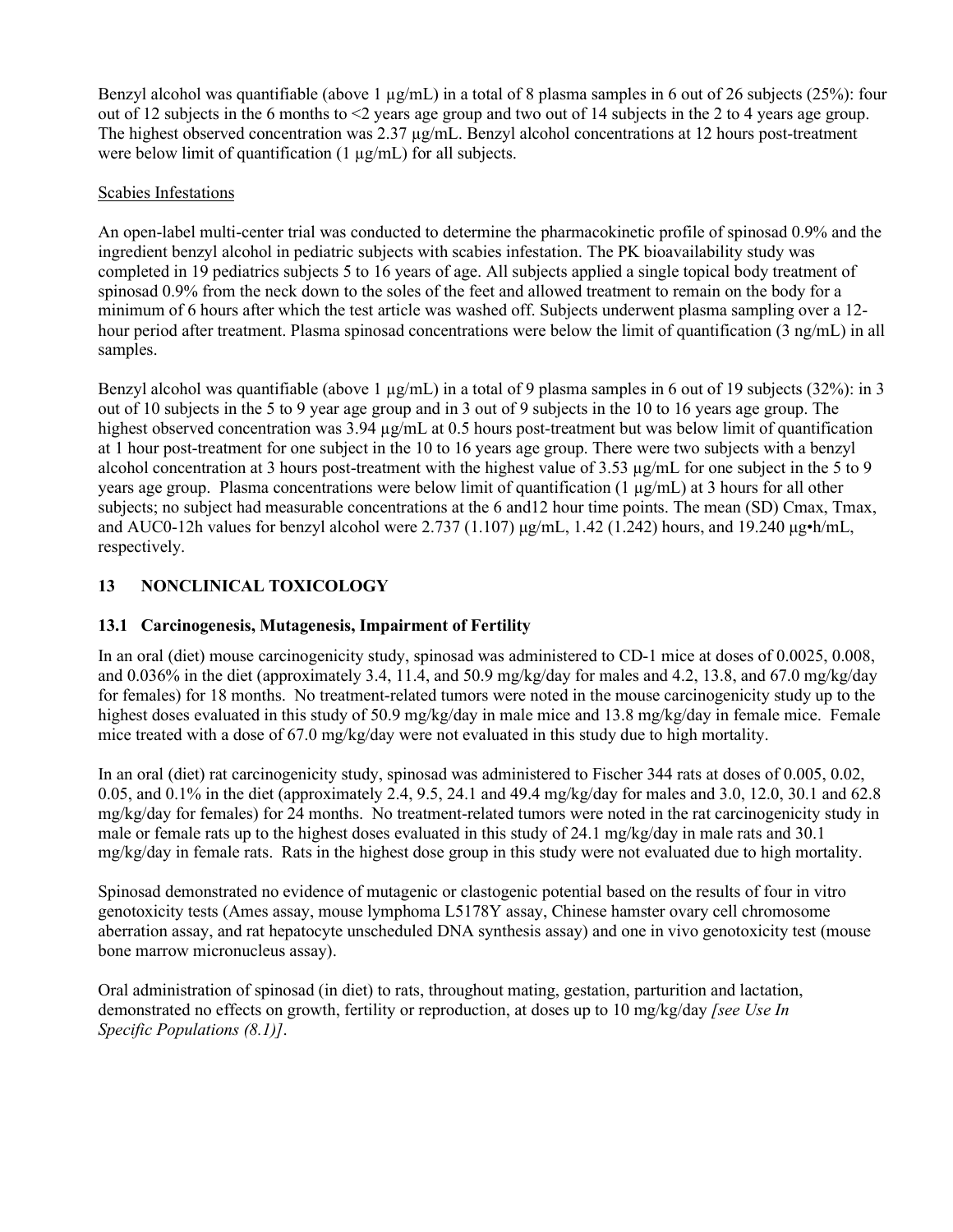# **14 CLINICAL STUDIES**

# **14.1 Head Lice Infestations**

Two multicenter, randomized, investigator-blind, active-controlled trials were conducted in 1038 subjects 6 months of age and older with head lice infestation. A total of 552 subjects were treated with NATROBA. For the evaluation of efficacy, the youngest subject from each household was considered to be the primary subject of the household, and other members in the household were enrolled in the study as secondary subjects and evaluated for all safety parameters.

In Study 1, 91 primary subjects were randomized to NATROBA, and 89 primary subjects were randomized to permethrin 1%. In Study 2, 83 and 84 primary subjects were randomized to NATROBA and permethrin 1%, respectively.

In both trials, all subjects who were treated on Day 0 returned for efficacy evaluation at Day 7. Subjects with live lice present at Day 7 received a second treatment. Subjects who were lice free on Day 7 were to return on Day 14 for evaluation. Subjects with live lice and who received a second treatment were to return on Days 14 and 21.

Efficacy was assessed as the proportion of primary subjects who were free of live lice 14 days after the final treatment. Table 3 contains the proportion of primary subjects who were free of live lice in each of the two trials.

| Study 1    |  | Study 2       |  |                |                  |
|------------|--|---------------|--|----------------|------------------|
| Natroba    |  | Permethrin 1% |  | <b>Natroba</b> | Permethrin 1%    |
| $N=91$     |  | (N=89)        |  | $N=83$         | (N=84)           |
| 77 (84.6%) |  | 40 $(44.9\%)$ |  | 2(86.7%)       | $.9\%$<br>36(42) |

### **Table 3. Proportion of Subjects Free of Live Lice 14 days After Last Treatment**

### **14.2 Scabies Infestations**

Two multicenter, randomized, double-blind, vehicle-controlled trials (Trial 1 [NCT02485717] and Trial 2 [NCT02485704]) were conducted in subjects from 206 households in which at least one household member 4 years of age or older had an active scabies infestation. An active scabies infestation was defined as the presence of clinical signs and symptoms (evidence of burrows or presence of inflammatory/ noninflammatory lesions and pruritus) as well as microscopic evidence from a skin scraping or dermatoscopy to demonstrate the presence of mites, eggs, and/or scybala. All members of the household were treated with the same randomized treatment (NATROBA or vehicle), whether or not the household member had an active scabies infestation. Subjects applied a single application of NATROBA or vehicle on Day 1 and returned for evaluation on Day 28.

The two studies enrolled 533 adult and pediatric subjects 4 years of age and older. A total of 286 subjects (212 adults and 74 pediatrics) were treated with NATROBA and 247 subjects (176 adults and 71 pediatrics) were treated with vehicle. For the evaluation of efficacy, the youngest subject from each household with an active scabies infestation was considered to be the primary subject of the household, and other members in the household were enrolled in the trial as secondary subjects and evaluated for all safety parameters. In Trial 1, 43 primary subjects were randomized to NATROBA, and 43 primary subjects were randomized to vehicle. In Trial 2, 62 and 58 primary subjects were randomized to NATROBA and vehicle, respectively.

Efficacy was assessed as the proportion of primary subjects who achieved complete cure 28 days after treatment. Complete cure is defined as a demonstration of clinical cure (all signs and symptoms have completely resolved, including burrows, inflammatory/non-inflammatory lesions and pruritus) and microscopic or dermatoscopic cure demonstrating the absence of mites, eggs, and/or scybala, and negative dermatoscopy for burrows. Table 4 contains the proportion of primary subjects who achieved complete cure in each of the two trials.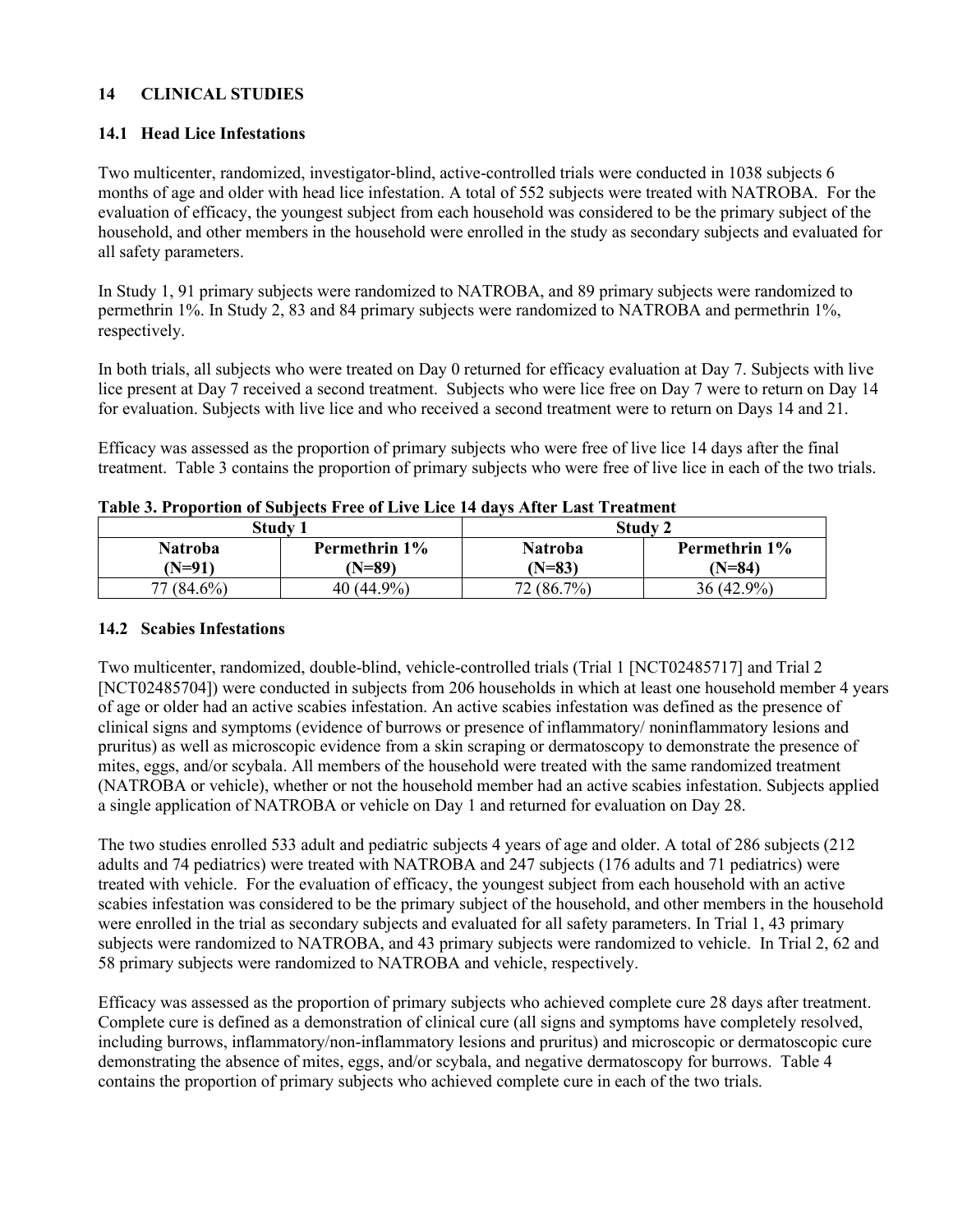| Trial 1 |                            |                     | Trial 2                               |                            |                     |                                       |
|---------|----------------------------|---------------------|---------------------------------------|----------------------------|---------------------|---------------------------------------|
|         | <b>Natroba</b><br>$N = 43$ | Vehicle<br>$N = 43$ | <b>Estimated Difference</b><br>95% CI | <b>Natroba</b><br>$N = 62$ | Vehicle<br>$N = 58$ | <b>Estimated Difference</b><br>95% CI |
|         | $30(69.8\%)$               | $20(46.5\%)$        | 22.7%<br>$1.8\%, 43.5\%)$             | 52 (83.9%)                 | $20(34.5\%)$        | 49.7%<br>$(36.0\%, 63.5\%)$           |

### **Table 4. Proportion of Primary Subjects with Scabies Infestation who Achieved Complete Cure 28 Days After Treatment**

CI= Confidence Interval

# **16 HOW SUPPLIED/STORAGE AND HANDLING**

# How Supplied

NATROBA (spinosad) topical suspension, 0.9% w/w; each gram contains 9 mg of spinosad in a slightly opaque (white soft particles may be visible), light orange-colored, viscous liquid, supplied in 4 oz (120 mL) high density polyethylene (HDPE) bottles. NDC 52246-929-04

# Storage and Handling

Store at  $25^{\circ}$  C (77°F); excursions permitted to 15° to 30°C (59° to 86°F).

# **17 PATIENT COUNSELING INFORMATION**

Advise patients to read the FDA-approved patient labeling (Patient Information)

# Important Administration Instructions

Instruct the patient to:

- Shake bottle well immediately prior to application.
- Do not swallow.
- Avoid contact with eyes. If NATROBA gets in or near the eyes, rinse thoroughly with water.
- Apply NATROBA on pediatric patient only under direct supervision of an adult.
- If skin/scalp irritation occurs after use, contact your physician *[see Adverse Reactions (6.1)]*.

# *Head Lice Infestation Treatment*

- Apply NATROBA only on dry scalp and dry scalp hair.
- Repeat treatment only if live lice are seen seven (7) days after first treatment.
- Wash hands after applying NATROBA.

# *Scabies Infestation Treatment*

- Apply NATROBA to completely cover the body from the neck to the toes (including the soles of the feet).
- For patients with balding scalp, also apply product to the scalp, hairline, temples, and forehead.
- Allow it to absorb in the skin and dry for 10 minutes before getting dressed.
- Leave on the skin for at least 6 hours before showering or bathing.
- Wash your hands after applying NATROBA to someone else.
- For breastfeeding women, remove NATROBA from the breast with soap and water before breastfeeding to avoid direct infant exposure to NATROBA *[see Use in Specific Populations (8.2)]*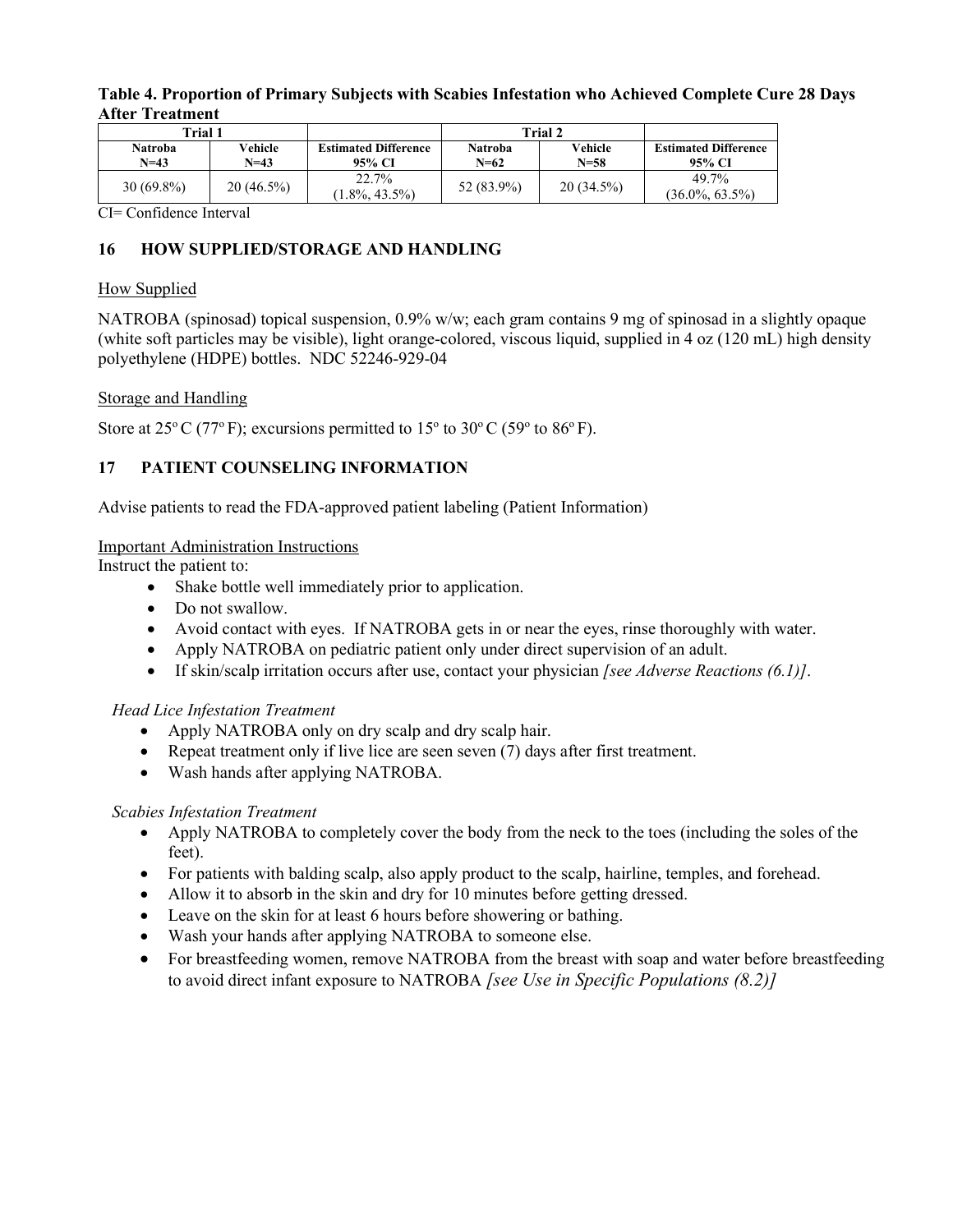#### **Patient Information for Head Lice Treatment NATROBA™ (Nah-TRO-buh) (spinosad)**

**topical suspension**

### **Important: For use on scalp hair and scalp only. Do not get NATROBA in your eyes, mouth, or vagina.**

### **What is NATROBA?**

NATROBA is a prescription medicine used to treat head lice on the scalp and hair of adults and children 6 months of age and older.

It is not known if NATROBA is safe and effective for children under 6 months of age.

See "How do I stop the spread of lice?" at the end of this leaflet for additional information on ways to stop the spread of lice.

### **Before you use NATROBA, tell your healthcare provider about all of your medical conditions, including if you or your child:**

- have any skin conditions or sensitivities
- are pregnant or plan to become pregnant. It is not known if NATROBA can harm your unborn baby.
- are breastfeeding or plan to breastfeed. Talk to your healthcare provider about the best way to feed your baby during treatment with NATROBA.

### **How should I use NATROBA?**

- **See the detailed "Instructions for Use" at the end of this leaflet.**
- Apply NATROBA exactly as prescribed by your healthcare provider. Your healthcare provider will prescribe the treatment that is right for you. Do not change your treatment unless you talk to your healthcare provider.
- Apply NATROBA when your hair is dry. Do not wet your hair before applying NATROBA.
- It is important to apply enough NATROBA to completely coat all of your hair and scalp. Leave NATROBA on your hair and scalp for a full 10 minutes.
- If live lice are seen one week (7 days) after you applied NATROBA, you will need to apply NATROBA again.
- Because you need to completely cover all of the lice with NATROBA, you may need help in applying NATROBA to your scalp and hair.
- Children will need an adult to apply NATROBA for them.
- **Do not get NATROBA into your eyes**. If NATROBA gets in your eye, rinse well with water right away.
- If you have any scalp irritation after you apply NATROBA, call your healthcare provider right away.
- Wash your hands after you apply NATROBA.
- **Do not swallow NATROBA.** If swallowed, call Poison Control at 1-800-222-1222 or go to the nearest emergency room right away.

### **What are the possible side effects of NATROBA?**

**The most common side effects of NATROBA include** redness where NATROBA is applied and redness to eyes.

These are not all the possible side effects of NATROBA.

Call your doctor for medical advice about side effects. You may report side effects to FDA at 1-800-FDA-1088.

### **How should I store NATROBA?**

• Store NATROBA at room temperature between 68°F to 77°F (20°C to 25°C).

**Keep NATROBA and all medicines out of the reach of children.**

### **General information about the safe and effective use of NATROBA.**

Medicines are sometimes prescribed for purposes other than those listed in a Patient Information leaflet. Do not use NATROBA for a condition for which it was not prescribed. Do not give NATROBA to other people, even if they have the same symptoms that you have. It may harm them. You can ask your pharmacist or healthcare provider for information about NATROBA that is written for health professionals.

### **What are the ingredients in NATROBA?**

**Active ingredient:** spinosad

**Inactive ingredients:** Benzyl Alcohol, Butylated Hydroxytoluene, Ceteareth-20, Cetearyl Alcohol, FD&C Yellow #6, Hexylene Glycol, Hydroxyethyl Cellulose, Isopropyl Alcohol, Propylene Glycol, Stearalkonium Chloride, Water, Hydrochloric acid (HCl) as pH adjuster.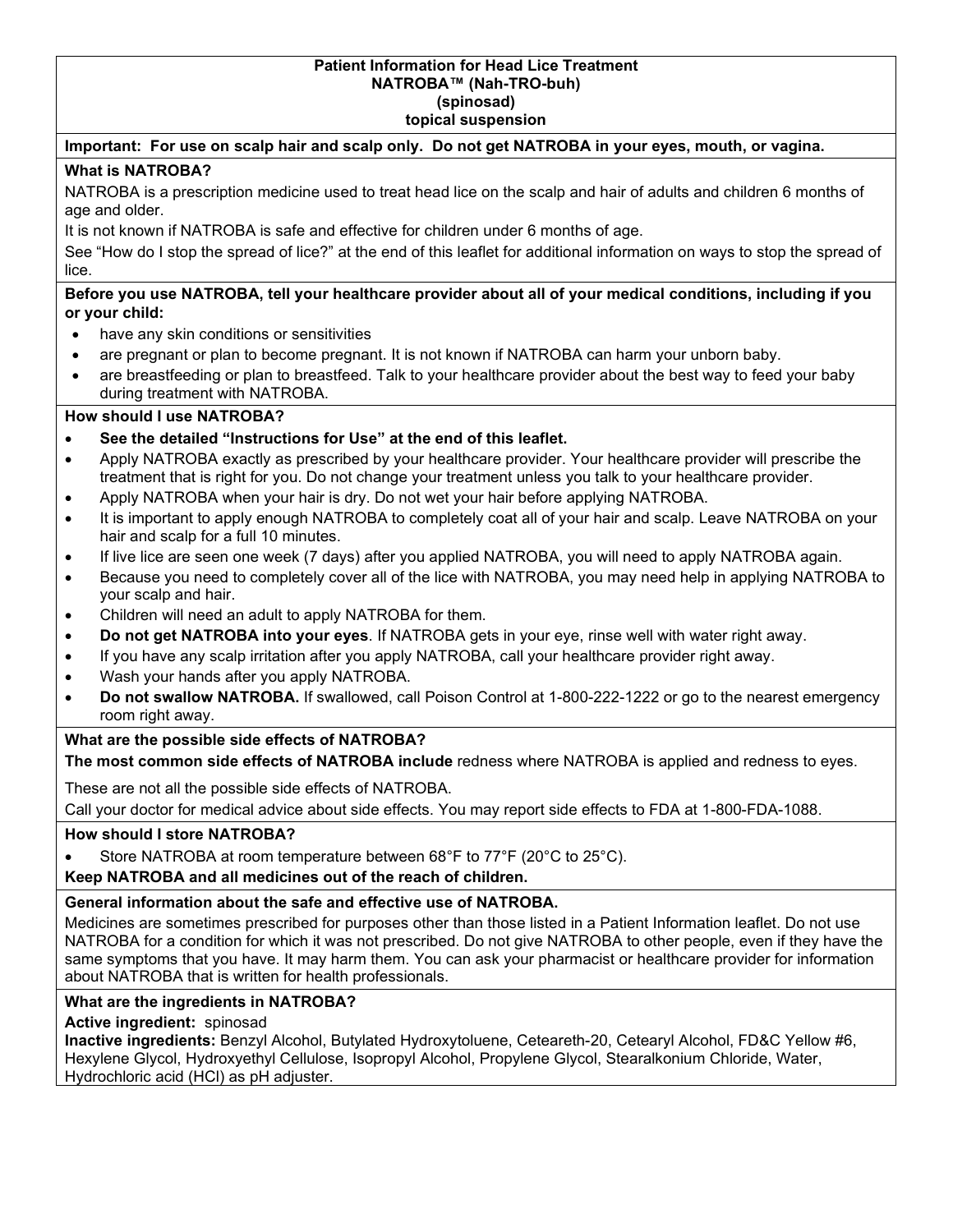## **Instructions for Use**

Before you use NATROBA, it is important that you read this Instructions for Use. Be sure that you read, understand, and follow this Instructions for Use so that you use NATROBA the right way. Ask your healthcare provider or pharmacist if you have questions about the right way to use NATROBA.

### **Important information:**

- Your hair and scalp must be **dry** before applying NATROBA.
- For very thick, medium length hair or long hair, an entire bottle (120mL) of NATROBA may be needed to cover the scalp and hair. Less NATROBA may be needed for shorter, thinner hair.

# **How to apply NATROBA to your scalp and hair:**

**Step 1**



Shake NATROBA bottle well right before use.

## **Step 2**



- Cover your face and eyes with a towel and keep your eyes closed tightly.
- Apply NATROBA directly to **dry** hair and scalp.
- Completely cover the scalp and hair closest to the scalp first, and then apply outwards towards the ends of the hair.
- It is important to apply enough NATROBA to cover your entire scalp and hair so that all lice and eggs are exposed to NATROBA.

### **Step 3**

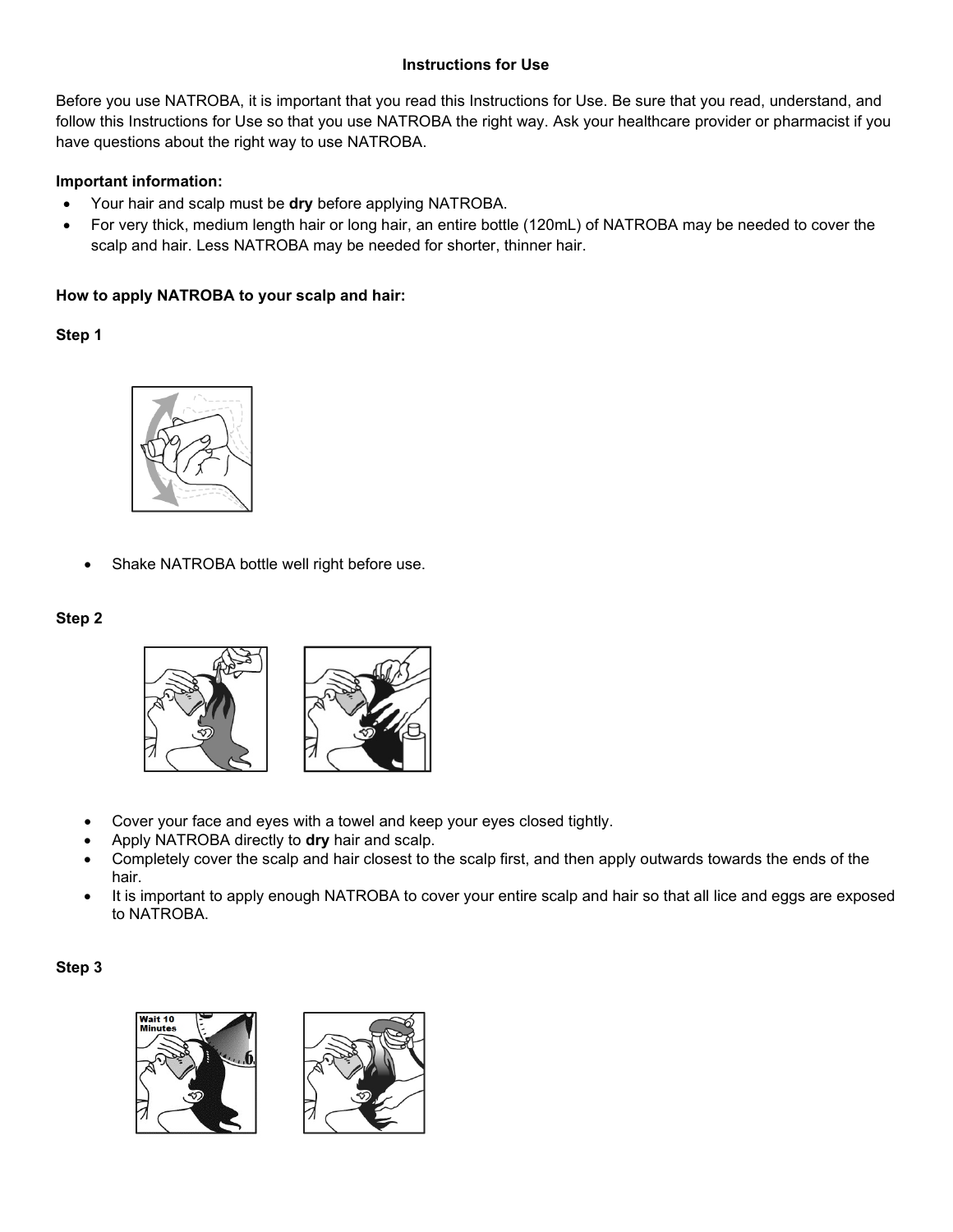- Allow NATROBA to stay on your scalp and hair for 10 minutes. Use a timer or clock and start timing after you have completely covered your hair and scalp with NATROBA.
- Continue to keep eyes covered to prevent dripping into your eyes.
- After 10 minutes, completely rinse NATROBA from your hair and scalp with warm water.
- You may use a fine-tooth comb to remove treated lice and nits from the hair and scalp, but combing is not required.
- **Wash your hands after applying NATROBA.**
- It is okay to shampoo your hair any time after the treatment.

If you see live lice on your scalp or hair one week (7 days), after your first treatment, repeat the steps above.

## **How do I stop the spread of lice?**

To help prevent the spread of lice from one person to another, here are some steps you can take:

- Avoid direct head-to-head contact with anyone known to have live, crawling lice.
- Do not share combs, brushes, hats, scarves, bandannas, ribbons, barrettes, hair bands, towels, helmets, or other hair-related personal items with anyone else, whether they have lice or not.
- Avoid sleepovers and slumber parties during lice outbreaks. Lice can live in bedding, pillows, and carpets that have recently been used by someone with lice.
- After finishing treatment with lice medicine, check everyone in your family for lice after one week. Be sure to talk to your healthcare provider about treatments for those who have lice.
- Machine-wash or dry-clean any bedding, towels and clothing used by anyone having lice. Machine-wash at high temperatures (150°F) and tumble in a hot dryer for 20 minutes.
- Wash personal items such as combs, brushes, and hair clips in hot water.

Manufactured for: ParaPRO LLC, Carmel, IN 46032 Distributed by: ParaPRO LLC, Brownsburg, IN 46112

This Patient Information and Instructions for Use have been approved by the U.S. Food and Drug Administration. Revised: 04/2021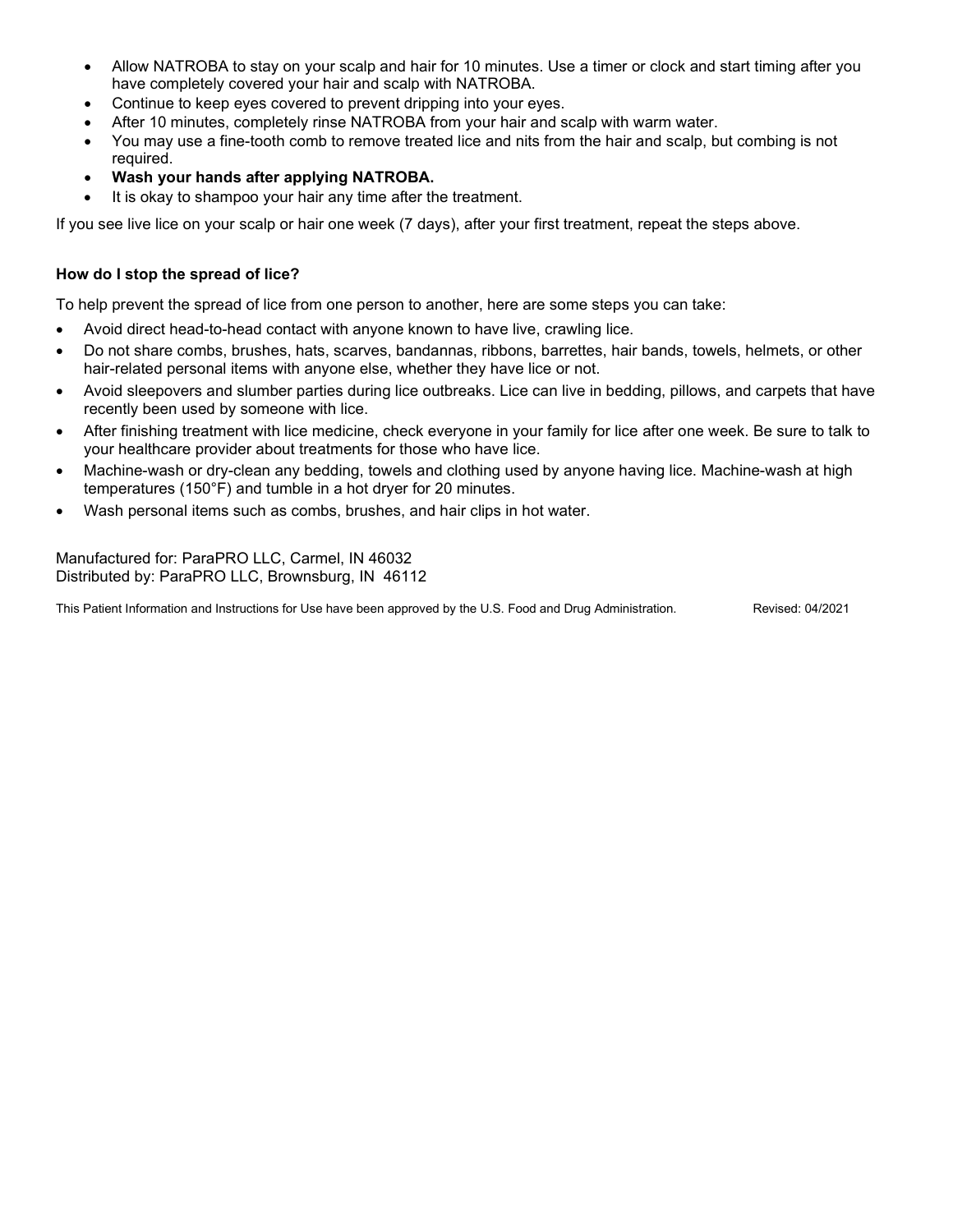# **Patient Information for Scabies Treatment NATROBA™ (Nah-TRO-buh) (spinosad)**

**topical suspension**

### **Important: For use on skin only. Do not get NATROBA in your eyes, mouth, or vagina.**

### **What is NATROBA?**

NATROBA is a prescription medicine used to treat scabies in adults and children 4 years of age and older.

It is not known if NATROBA is safe and effective in children under 4 years of age.

See "How do I stop the spread of scabies?" at the end of this leaflet.

**Before you use NATROBA, tell your healthcare provider about all of your medical conditions, including if you or your child:**

- have any skin conditions or sensitivities
- are pregnant or plan to become pregnant. It is not known if NATROBA can harm your unborn baby.
- are breastfeeding or plan to breastfeed. Wash the breast area with soap and water to remove NATROBA before breastfeeding to avoid exposure to your baby. Talk to your healthcare provider about the best way to feed your baby during treatment with NATROBA.

### **How should I use NATROBA?**

- **See the detailed "Instructions for Use" at the end of this leaflet.**
- Apply NATROBA exactly as prescribed by your healthcare provider. Your healthcare provider will prescribe the treatment that is right for you. Do not change your treatment unless you talk to your healthcare provider.
- It is important to apply enough NATROBA to completely cover your body from your neck to the soles of your feet. Make sure you apply to folds of skin, between fingers and toes, and under finger and toe nails.
- If you are balding, apply NATROBA to the scalp, hairline, temples, and forehead.
- Wait a full 10 minutes to allow NATROBA to soak into the skin and dry before getting dressed. Leave NATROBA on the skin for at least 6 hours before showering or bathing.
- Because you need to completely cover your body from the neck down with NATROBA, you may need help in applying NATROBA to ensure full coverage.
- Children will need an adult to apply NATROBA for them.
- **Do not get NATROBA into your eyes**. If NATROBA gets in your eye, rinse well with water right away.
- If you have any skin irritation after you apply NATROBA, call your healthcare provider right away.
- Wash your hands after applying NATROBA to someone else.
- **Do not swallow NATROBA.** If swallowed, call Poison Control at 1-800-222-1222 or go to the nearest emergency room right away.

### **What are the possible side effects of NATROBA?**

**The most common side effects of NATROBA include** irritation (including pain and burning) at application sites and dry skin.

These are not all the possible side effects of NATROBA.

Call your doctor for medical advice about side effects. You may report side effects to FDA at 1-800-FDA-1088.

### **How should I store NATROBA?**

• Store NATROBA at room temperature between 68°F to 77°F (20°C to 25°C).

### **Keep NATROBA and all medicines out of the reach of children.**

### **General information about the safe and effective use of NATROBA.**

Medicines are sometimes prescribed for purposes other than those listed in a Patient Information leaflet. Do not use NATROBA for a condition for which it was not prescribed. Do not give NATROBA to other people, even if they have the same symptoms that you have. It may harm them. You can ask your pharmacist or healthcare provider for information about NATROBA that is written for health professionals.

### **What are the ingredients in NATROBA?**

**Active ingredient**: spinosad

**Inactive ingredients:** Benzyl Alcohol, Butylated Hydroxytoluene, Ceteareth-20, Cetearyl Alcohol, FD&C Yellow #6, Hexylene Glycol, Hydroxyethyl Cellulose, Isopropyl Alcohol, Propylene Glycol, Stearalkonium Chloride, Water, Hydrochloric acid (HCl) as pH adjuster.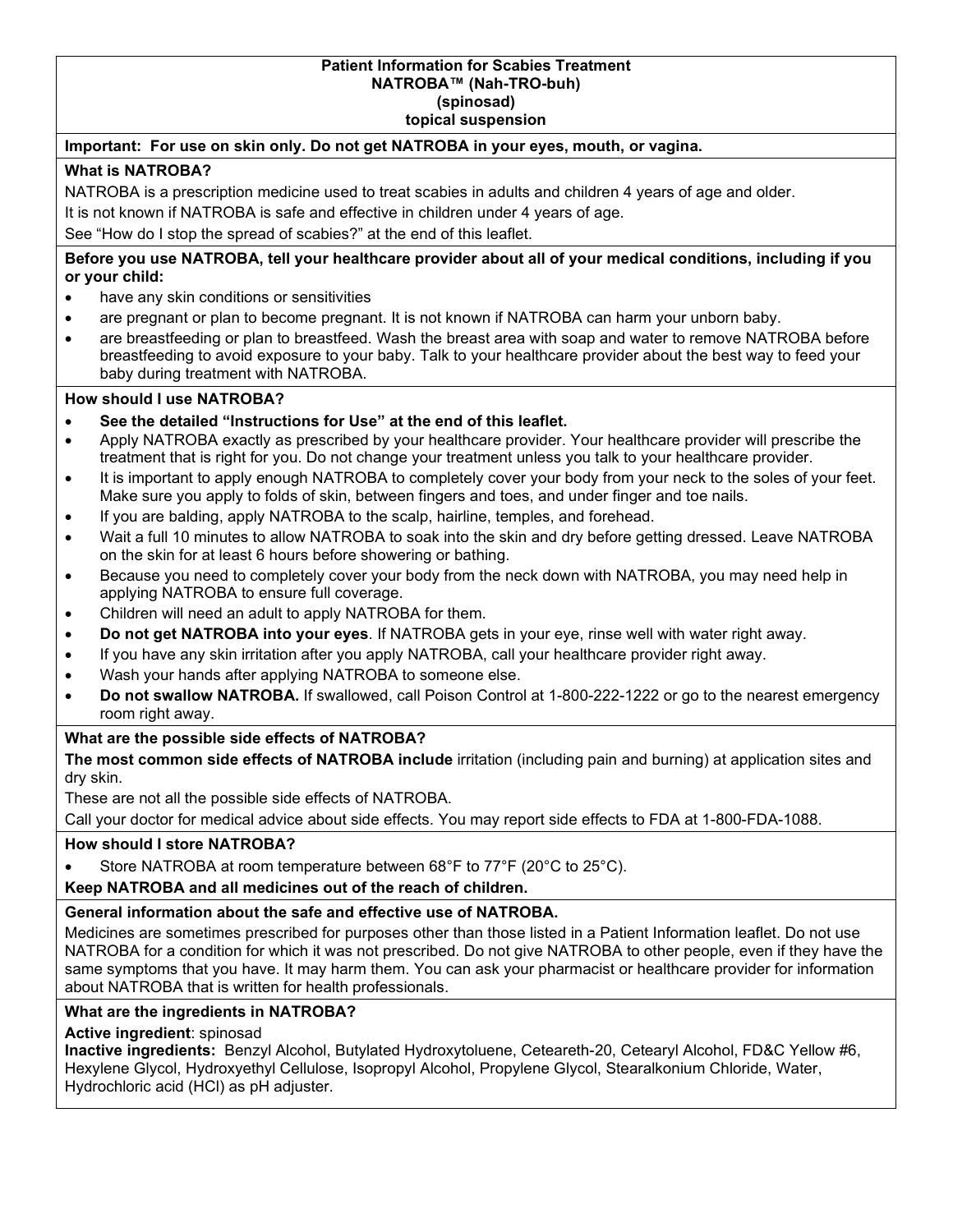### **Instructions for Use**

Before you use NATROBA, it is important that you read this Instructions for Use. Be sure that you read, understand, and follow this Instructions for Use so that you use NATROBA the right way. Ask your healthcare provider or pharmacist if you have questions about the right way to use NATROBA.

## **How to apply NATROBA to your body:**

**Step 1**



Shake the NATROBA bottle well right before use.



- Apply NATROBA to the skin. (See Figure A)
- Apply enough NATROBA to completely cover your body from your neck to the soles of your feet. (See Figure B). **Make sure you apply to folds of skin, between fingers and toes, and under finger and toe nails**. (See Figure C)
- If you are balding, you should also apply NATROBA to the scalp, hairline, temples and forehead.
- You may need help applying NATROBA to ensure full coverage.
- If you do not completely cover your body with NATROBA, some scabies mites may escape treatment.
- Wash your hands after applying NATROBA to someone else.